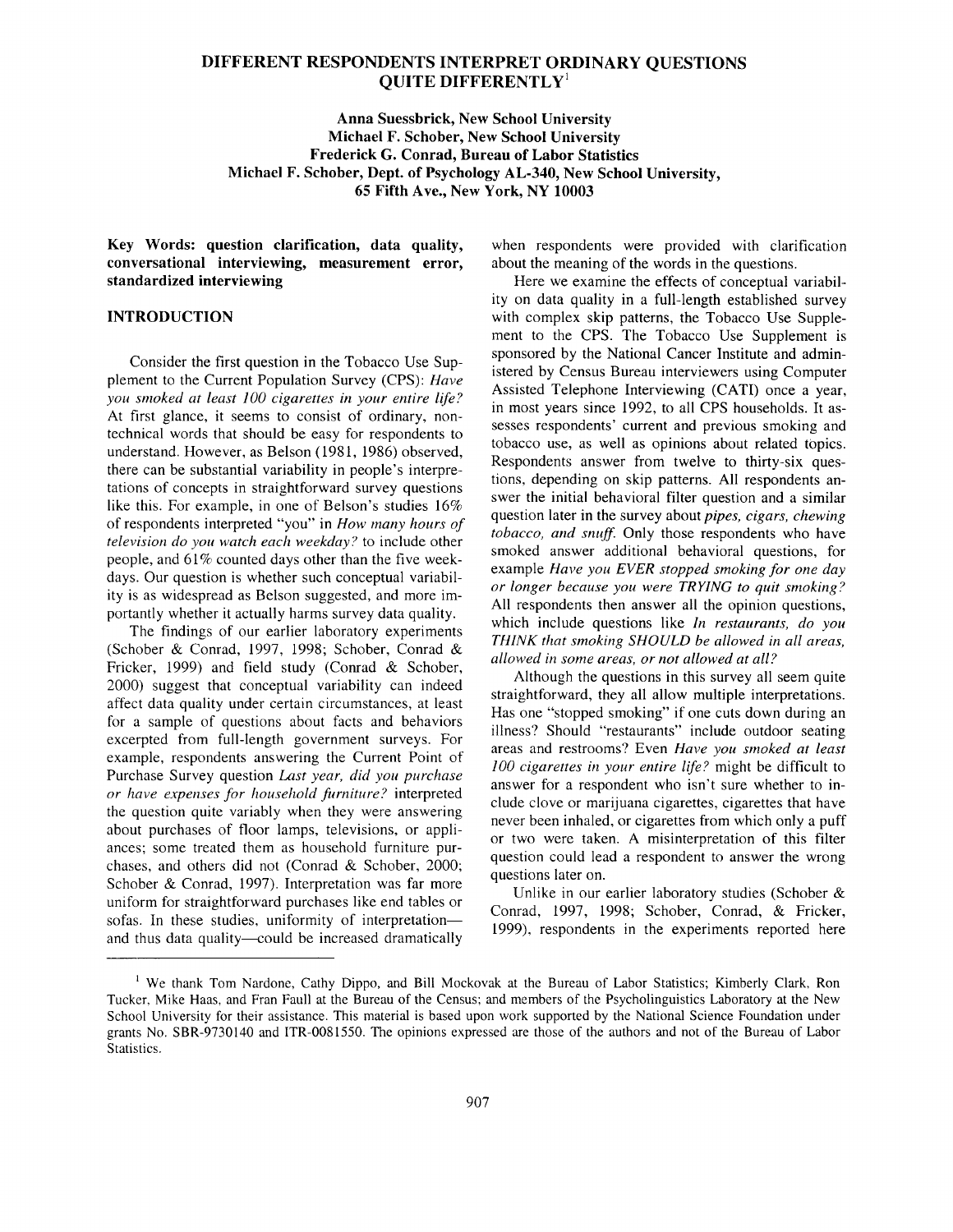answer about their own lives rather than fictional scenarios, and so we do not control the frequency of problematic circumstances like the purchases of floor lamps. Unlike in our earlier field study (Conrad & Schober, 2000), respondents here answer questions in the laboratory, rather than at home, so that we can measure their conceptualizations in greater detail. Unlike in any of the earlier studies, respondents answer opinion questions as well as factual ones.

# **EXPERIMENT 1**

In Experiment 1 we examined (1) the variability in respondent interpretations of survey concepts and (2) the degree to which this variability affects responses. To do this we first administered the Tobacco Use Supplement by CATI. Interviewers in Hagerstown, MD, called respondents in our laboratory and carried out a strictly standardized interview in which the interpretation of survey terms was left entirely up to respondents. Then respondents filled out two paper-and-pencil questionnaires. The first questionnaire assessed conceptual variability by determining the extent to which respondents' interpretations matched official survey definitions. The second questionnaire assessed how much the initial responses would change if respondents were provided with uniform concept definitions, relative to how much responses would change without subsequent definitions.

*Survey concept definitions.* We used the sponsors' definitions when they existed. For those concepts for which the sponsors had not provided definitions, we defined the concepts to conform with the survey designers' intent, to the extent that we had evidence of it. When there was no evidence, we defined the concepts in ways that seemed reasonable to us. An example of a sponsor-provided definition is: *"Past 12 months* means 12 months from today, NOT from the first of the month and not just the last calendar year." An example of a definition we created is: "By *smoked* we mean any puffs on any cigarettes, whether or not you inhaled AND whether or not you finished them."

*Participants.* Fifty-three paid respondents (27 Female, 26 Male) were recruited, using newspaper advertising and word-of-mouth, from the New York City area and the New School University community. Their mean age was 33.4 years and they ranged in ethnicities and educational backgrounds. Ten interviewers (8 Female, 2 Male) were recruited from the Hagerstown, MD, Bureau of the Census telephone facility. Interviewers averaged 59.9 months of interviewing experience. Each conducted five or six interviews.

*Interviewer training.* Before the experiment was conducted, interviewers were trained on the survey concepts for about two hours. Interviewers studied the key survey concepts and then took a quiz, followed by a group discussion. Although these interviewers were not to provide definitions to respondents during the survey, concept training allowed interviewers to know when to probe and ensured comparability with future experimental conditions.

Following concept training, we provided additional training in the strictly standardized interviewing techniques from the CPS training manual, conforming to procedures advocated by Fowler & Mangione (1990), among others. In a standardized interview, interviewers are instructed to read each question exactly as worded and to probe non-directively, either by re-reading the entire question; requiring respondents to provide a codable response (e.g., *I need a number);* re-presenting the complete list of response alternatives; or encouraging respondents to interpret questions for themselves (e.g., *Whatever "fairly regularly" means to you* or *We need your interpretation).* 

*Conceptualization questionnaire.* In the first paperand-pencil questionnaire after the CATI interview, respondents were asked their interpretations of the survey concepts. For example:

| Have you smoked at least 100 cigarettes in<br>your entire life?                                                                                                                                                          |  |  |
|--------------------------------------------------------------------------------------------------------------------------------------------------------------------------------------------------------------------------|--|--|
| When you answered this question, did you inter-<br>pret "smoking" to include: (Pick one)<br>() Only puffs that you inhaled<br>() Any puffs, whether or not you inhaled                                                   |  |  |
| How did you interpret "cigarettes"? (Pick all that<br>apply)<br>() Cigarettes that you finished<br>() Cigarettes that you partially smoked<br>() Cigarettes that you only took a puff or two from                        |  |  |
| Did you interpret "cigarettes" to include: (Pick<br>all that apply)<br>() Manufactured cigarettes<br>() Hand-rolled cigarettes<br>() Marijuana cigarettes<br>) Cigars<br>Clove cigarettes<br>() Something else. Specify: |  |  |

*Response change questionnaire.* This questionnaire assessed the extent to which respondents' variable interpretations would actually affect responses. In this self-administered "re-interview" respondents answered exactly the same questions they had answered in the original interview. Half the respondents (27) were asked to use the official definitions in answering the questions; the other half (26) were presented with the identical questions without definitions. By comparing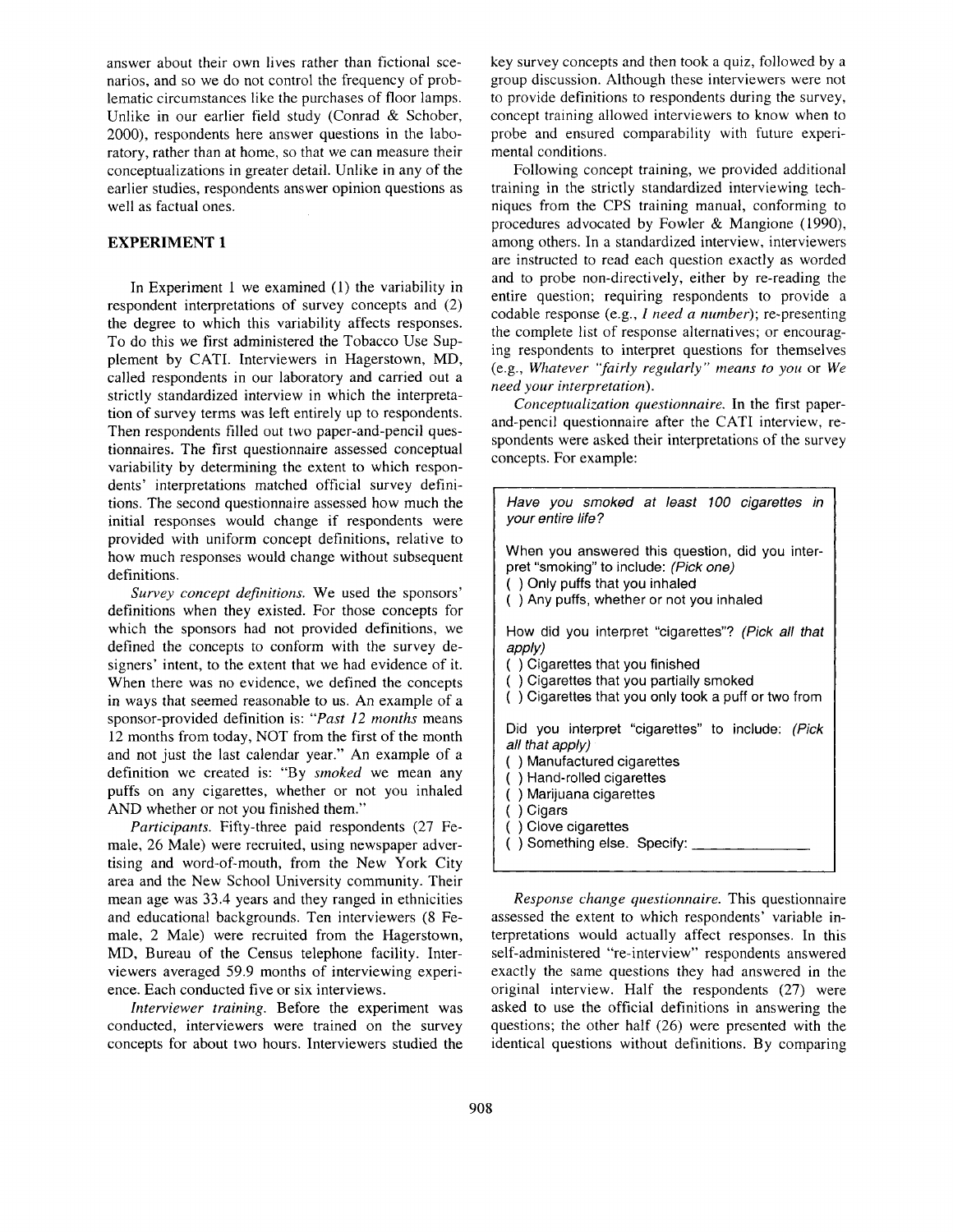response change when definitions were provided with response change when definitions were not provided, we could determine if the conceptual variability assessed by the conceptualization questionnaire actually changed responses. That is, if response change is greater when definitions are provided, this suggests that there was sufficiently variable—and unintended—interpretation in the original interview to affect responses. Here is a sample item from the self-administered reinterview with definitions:

*Have you smoked at least 100 cigarettes in your entire life ?* 

**Definition:** 

- We want you to include any puffs on any cigarettes, whether or not you inhaled AND whether or not you finished them.
- We want you to include hand-rolled cigarettes as well as manufactured ones, and tobacco cigarettes with additives like cloves.
- We DON'T want you to include cigars or nontobacco cigarettes, like marijuana cigarettes.

Keeping this definition in mind, how would you answer this question?

- Yes
- **No**

The comparable item from the self-administered reinterview without definitions simply presented the question and the response alternatives.

#### RESULTS

*Conceptual variability.* We calculated for each respondent the percentage of their concept interpretations (for questions they had answered) that matched the survey definitions. Conceptual fit between respondents' interpretations and survey definitions was poor, averaging 39% overall. Fit for concepts in opinion questions, at 46%, was also poor, although it was reliably better than for behavioral questions, at  $33\%$ ,  $F(1,51) =$ 36.84,  $p < .0001$ .

These findings might indicate simply that the survey definitions were unsound—that is, counterintuitive to respondents. This characterization of the data would be supported if most respondents agreed on one interpretation, regardless of whether it matched the survey definition. But this was not the case. Respondents' interpretations were not uniform but, rather, tended to be distributed among multiple interpretations, suggesting that the integrity of the definition is not at issue. For the 37 concepts in questions answered by all (95% or more) of the respondents, on average only 51.3% of respondents endorsed the majority interpretation (61.7% for behavioral concepts; 48.9% for opinion concepts). A striking example is the very first question of the survey, which contains the seemingly ordinary concepts "smoking" and "cigarettes" (see Tables 1 and 2).

| Concept Interpretation of<br>"Smoking"  | Percentage of<br>Respondents |
|-----------------------------------------|------------------------------|
| Only puffs inhaled                      | 46%                          |
| *All puffs, whether or not in-<br>haled | 54%                          |

Table 1: Conceptual fit: Percentage of respondents who interpreted the concept of "smoking" as either only puffs inhaled or all puffs. An asterisk indicates the interpretation that corresponds to the survey definition.

| Concept Interpretation of<br>"Cigarette"    | Percentage of<br>Respondents |
|---------------------------------------------|------------------------------|
| Only cigarettes you finished                | 23%                          |
| Cigarettes you finished or partly<br>smoked | 23%                          |
| *Even just one puff                         | 54%                          |

Table 2: Conceptual fit: Percentage of respondents who interpreted the concept of "cigarette" as cigarettes they finished, partly smoked, or took even just one puff of.

Respondents' understanding of the same concepts may vary considerably, which could undermine the comparability of their responses.

*Response change.* It appears that conceptual variability affected responses substantially. When respondents were given definitions in the "re-interview," the responses changed about twice as often as when they were not given definitions,  $F(1,51) = 13.02$ ,  $p = .001$ . Response change was at least as great for opinion questions as for behavioral questions, with more response change for opinion questions,  $F(1,51) = 4.35$ ,  $p < .05$ (see Table 3).

| Survey Item          | No Definitions | Definitions |
|----------------------|----------------|-------------|
| <b>Behavioral Qs</b> | 5.0%           | 10.3%       |
| Opinion Qs           | 6.5%           | 16.3%       |

Table 3: Response change with and without definitions for both question types.

These data demonstrate that respondents can interpret even the most seemingly straightforward questions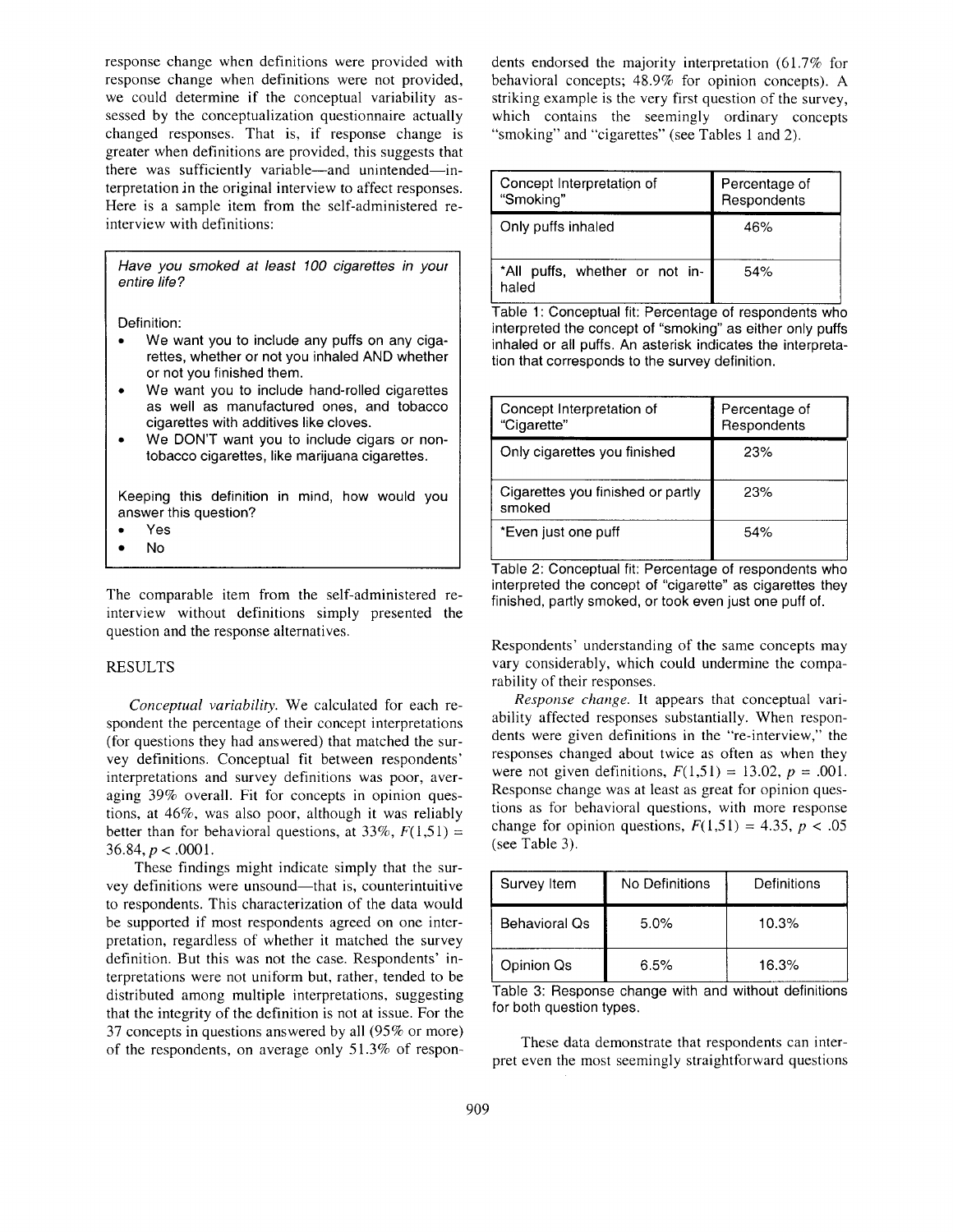quite differently. This seems to be as true of opinion questions as of factual questions. Experiment 1 is consistent with our previous findings that respondents provided with standard concept definitions interpret survey questions more uniformly, and thus provide more comparable answers.

But what is the best way to give definitions to respondents? In Experiment 1, respondents were given definitions in a self-administered laboratory questionnaire. In Experiment 2, we explore two different ways of providing respondents with definitions during the interview itself.

## **EXPERIMENT 2**

Our earlier studies (Conrad & Schober, 2000; Schober, Conrad, & Bloom, 2000; Schober, Conrad, & Fricker, 2000) suggest that interviewers empowered to provide clarification can improve uniformity of interpretation. Here we contrast two techniques: Respondent-Initiated Clarification, in which the interviewer provides clarification during the interview if the respondent explicitly requests it, and Mixed-Initiative Clarification, in which interviewers can also offer clarification during the interview whenever they think the respondent needs it, even if the respondent hasn't explicitly requested it. (In our earlier papers, this latter technique has also been called "conversational" or "flexible" interviewing) Our earlier studies suggest that response accuracy will be greater for Mixed-Initiative Clarification, which increases the likelihood that the respondent will be given clarification.

In this experiment, interviewers trained to use either the Respondent-Initiated Clarification or Mixed-Initiative Clarification technique administered the Tobacco Use Supplement. As in Experiment 1, they questioned laboratory respondents by telephone. Unlike in Experiment 1, interviewers instructed the respondents to ask for clarification if they were at all unsure how to interpret the questions. Next, respondents, with paper and pencil, filled out the conceptualization questionnaire and the self-administered re-interview questionnaire from Experiment 1. The re-interview questionnaire always included the survey definitions.

*Participants.* The respondents were 51 paid participants recruited from the New York City area and the New School University community, with demographics comparable to the groups in Experiment 1 (21 Female, 30 Male, with a mean age of 32.4 years). Respondents were randomly assigned either to the Respondent-Initiated Clarification group (n=25) or the Mixed-Initiative Clarification group (n=26). Nine interviewers (7 Female, 2 Male) who had not participated in Experiment 1 were recruited from the Hagerstown, MD, telephone facility of the Bureau of the Census, averaging 59.1 months interviewing experience. They were randomly assigned to one of the two interviewing techniques and were roughly matched for interviewing experience. Each interviewer conducted five to six interviews, except for one interviewer, who conducted ten.

*Interviewer training.* As in Experiment 1, interviewers were trained on key survey concepts using a quiz and group discussion. Afterwards, the Respondent-Initiated Clarification interviewers were trained to clarify survey concepts only upon the respondent's explicit request. The Mixed-Initiative Clarification interviewers were trained to clarify concepts whenever they thought the respondent needed clarification and whenever the respondent requested it. The amount and type of training was the same as used in earlier studies (Conrad & Schober, 2000; Schober & Conrad, 1997).

# RESULTS

Despite the interviewer's opening instructions to respondents encouraging them to request clarification whenever necessary, respondents almost never asked for clarification. Furthermore, despite the concept training, and unlike interviewers in our previous studies, interviewers here almost never offered clarification. We propose that it simply didn't occur to respondents or interviewers that their interpretations did not match, and therefore they did not recognize a need for clarification (Schober, 1999; Schober & Conrad, in press).

*Conceptual variability.* Given how little clarification was delivered in the CATI phase of the experiment, it is not surprising that conceptual fit for both groups in Experiment 2 was no better than for the two groups in Experiment 1. Respondents almost never received definitions during the telephone survey, so when they completed the conceptualization questionnaire their understanding of the survey concepts could not have been affected. And, again, although fit was better for opinion than for behavioral questions,  $F(1,49) = 43.31$ ,  $p <$ .0001, it was still poor, averaging less than 50%: In the Respondent-Initiated Clarification group, conceptual fit averaged 32% for behavioral questions and 51% for opinion questions. In the Mixed-Initiative Clarification group, conceptual fit averaged 32% for behavioral questions and 46% for opinion questions. However, there was no reliable difference in conceptual fit between the two groups.

Additionally, the variability of concept interpretation continued to be substantial: for the 37 concepts in questions answered by all (95% or more) of the respondents from both experiments, on average only 51.8% of respondents endorsed the majority interpretation (63.4% for behavioral concepts; 49.1% for opinion concepts). Furthermore, overall, none of the four groups differed in the rate of conceptual variability before the self-administered re-interview,  $F(3,144) = 0.02$ , *n.s.*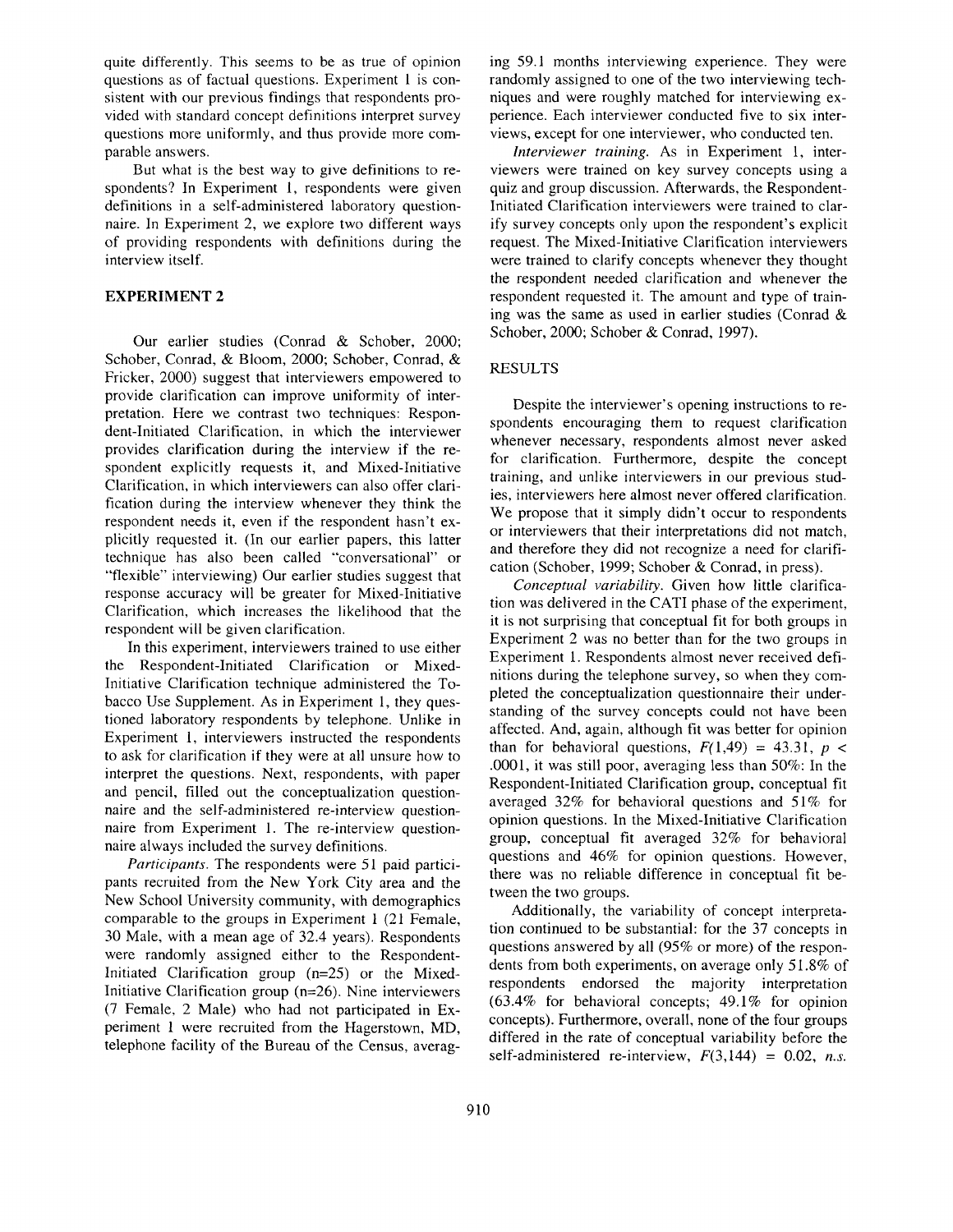Again, it appears that respondents' concept interpretations do not simply differ from the survey definitions but vary substantially from one another's.

*Response change.* Given how rarely anyone received a definition during the telephone survey portion of the experiment, we did not expect to see different rates of response change between the two groups. The rates were in fact comparable to response change for respondents who received definitions in the first experiment. And response change for all three groups receiving definitions in the self-administered reinterview was still greater than for the group that did not receive definitions in the re-interview (No-Clarification-No-Definitions), Helmert contrast (comparing the mean of the first group to the mean of the other three),  $F(1,100)=18.07$ ,  $p<.001$ . Presumably this is the result of greater conceptual alignment between the respondents' interpretations and the survey definitions when definitions were provided (See Table 4).

|                                                  | Response Change |
|--------------------------------------------------|-----------------|
| No Clarification-No-<br>Definitions (Exp. 1)     | 5.8%            |
| No Clarification-with-<br>Definitions (Exp. 1)   | 13.3%           |
| Respondent-Initiated Clari-<br>fication (Exp. 2) | 13.4%           |
| Mixed-Initiative Clarification<br>(Exp. 2)       | 17.4%           |

Table 4: Response change: Rate of response change, by experimental condition.

Conceptual variability can lead to misinterpretation of questions, and this can be particularly costly when filter questions are involved; the wrong answer on a filter question can lead the respondent down the wrong survey path. Given this concern, we examined response change for the first question in the *survey--Have you smoked at least 100 cigarettes in your entire life?*  which largely determines the sequence of questions that follows. A full 10% of respondents (n=8) given a definition in the self-administered re-interview changed their answer from "yes" to "no" or from "no" to "yes." In contrast, no respondents in the group that didn't receive definitions in the re-interview changed their response. If we assume that the 10% rate of response change reflects incorrect interpretations of the first question, then a substantial number of respondents may have been asked inappropriate questions and not asked appropriate ones.

## **CONCLUSIONS**

This study shows that respondents can interpret seemingly straightforward questions quite differently

than intended, and quite differently from each other. The problem is not that the survey definitions are counterintuitive, but that respondents' interpretations of the question concepts are so variable. It appears that no single definition will conform to all (or even most) respondents' interpretations. The results also show that conceptual variability can affect the quality of the data not only for single questions but for the entire questionnaire by directing respondents along the wrong route through the instrument.

As in our previous studies, respondents, given definitions, can interpret survey questions more uniformly and, presumably, data quality can thus be improved. What's more, this appears to hold for questions about opinions as well as behaviors. Opinion questions, like those about behaviors, involve concepts whose interpretations can vary. While notions of response accuracy and measurement error are not directly applicable to opinion questions (Sudman, Bradburn, & Schwarz, 1996), researchers should be as sure as possible that their measurement of opinions is based on comparable interpretations by all respondents.

Clearly, some instances of mismatched conceptualizations have fewer consequences than others. For example, a smoker who never inhales, but interprets "smoking" as inhaling only, will answer *Have you smoked at least 100 cigarettes?* inaccurately and take the wrong path down the remainder of the survey---as 10% of the respondents in our study did. But a regular smoker of both clove and "conventional" cigarettes who did not include clove cigarettes in her interpretation of "cigarette" would still correctly answer "yes" to the question.

We propose that almost all survey concepts--even the seemingly ordinary ones—are open to multiple interpretations, just as concepts in everyday, unscripted language use are. This variability appears to be a consequence of differences in individuals' circumstances and perspectives. These differences are ordinarily negotiated in conversations through grounding (e.g., Clark & Brennan, 1991), an iterative process by which conversation does not progress until the participants agree that an utterance has been understood well enough for current purposes. Given the variability that appears to characterize survey concepts, we are skeptical that more thorough pretesting of survey concepts is the full solution to this puzzle. Rather, concepts could be discussed by interviewer and respondent until both agree that the respondent has interpreted them as the survey designers intend.

In our earlier experiments, Mixed-Initiative Clarification interviews have most efficiently aligned respondent and interviewer conceptualizations. In the current study, however, neither interviewer nor respondent initiated clarification. Respondents also didn't seem to give the sorts of cues we have seen correlate with the